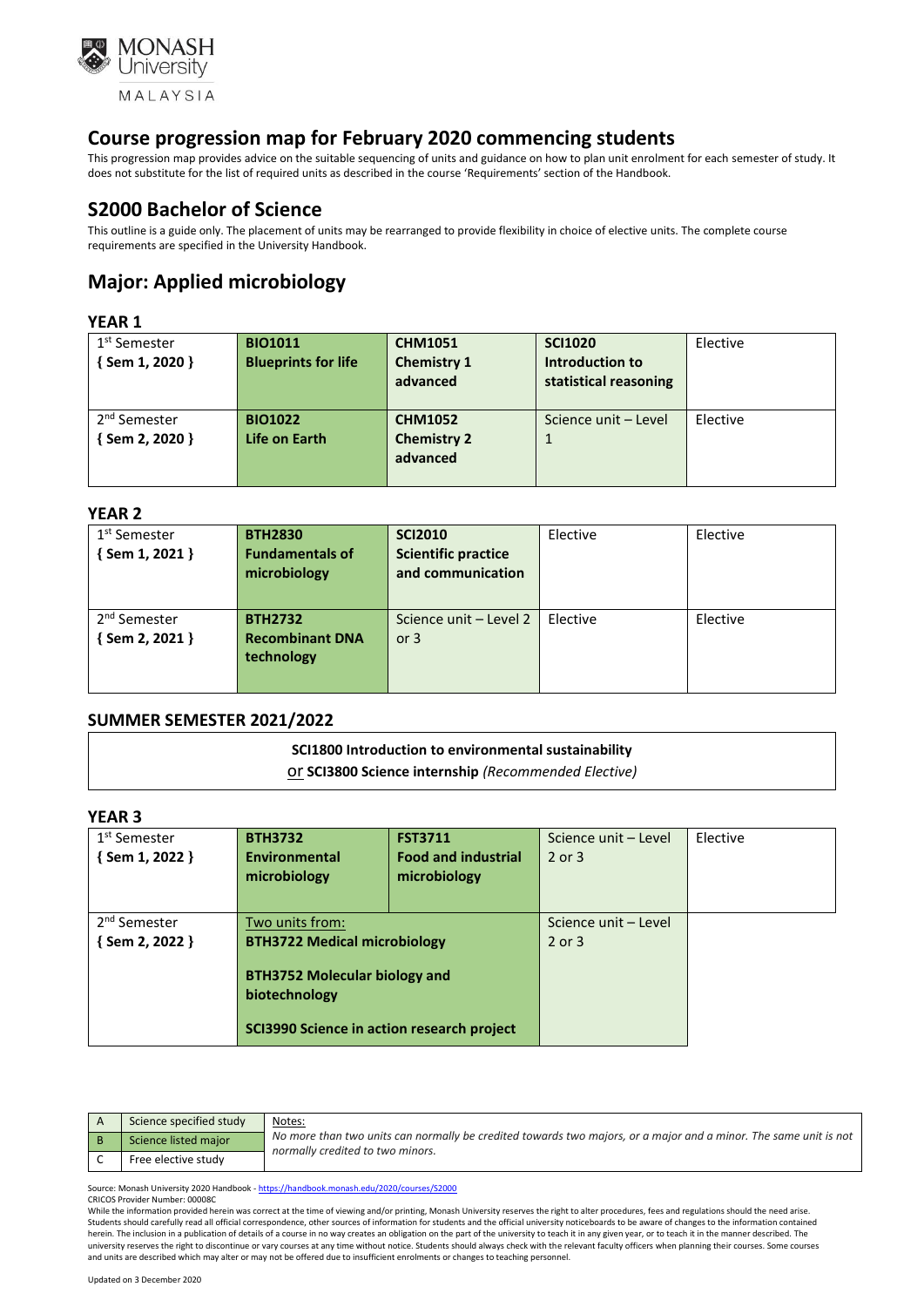

This progression map provides advice on the suitable sequencing of units and guidance on how to plan unit enrolment for each semester of study. It does not substitute for the list of required units as described in the course 'Requirements' section of the Handbook.

# **S2000 Bachelor of Science**

This outline is a guide only. The placement of units may be rearranged to provide flexibility in choice of elective units. The complete course requirements are specified in the University Handbook.

# **Major: Biotechnology**

## **YEAR 1**

| 1 <sup>st</sup> Semester | <b>BIO1011</b>             | <b>CHM1051</b>     | <b>SCI1020</b>        | Elective |
|--------------------------|----------------------------|--------------------|-----------------------|----------|
| $\{$ Sem 1, 2020 $\}$    | <b>Blueprints for life</b> | <b>Chemistry 1</b> | Introduction to       |          |
|                          |                            | advanced           | statistical reasoning |          |
| 2 <sup>nd</sup> Semester | <b>BIO1022</b>             | <b>CHM1052</b>     | Science unit - Level  | Elective |
| $\{$ Sem 2, 2020 $\}$    | Life on Earth              | <b>Chemistry 2</b> |                       |          |
|                          |                            | advanced           |                       |          |

## **YEAR 2**

| 1 <sup>st</sup> Semester | <b>GEN2041</b>         | <b>SCI2010</b>             | Elective | Elective |
|--------------------------|------------------------|----------------------------|----------|----------|
| $\{$ Sem 1, 2021 $\}$    | <b>Foundations of</b>  | <b>Scientific practice</b> |          |          |
|                          | genetics               | and communication          |          |          |
| 2 <sup>nd</sup> Semester | <b>BTH2732</b>         | Science unit - Level 2     | Elective | Elective |
| { Sem 2, 2021 }          | <b>Recombinant DNA</b> | or $3$                     |          |          |
|                          | technology             |                            |          |          |

## **SUMMER SEMESTER 2021/2022**

| SCI1800 Introduction to environmental sustainability |  |
|------------------------------------------------------|--|
| Or SCI3800 Science internship (Recommended Elective) |  |

## **YEAR 3**

| 1 <sup>st</sup> Semester | <b>SCI3716</b>     | One unit from:           | Science unit - Level | Elective |
|--------------------------|--------------------|--------------------------|----------------------|----------|
| $\{$ Sem 1, 2022 $\}$    | Laboratory and     | <b>BTH3820 Plant</b>     | 2 or 3               |          |
|                          | workplace          | biotechnology            |                      |          |
|                          | management         |                          |                      |          |
|                          |                    | <b>GEN3040 Genomics</b>  |                      |          |
|                          |                    | and its applications     |                      |          |
|                          |                    |                          |                      |          |
|                          |                    | SCI3990 Science in       |                      |          |
|                          |                    | action research project  |                      |          |
| 2 <sup>nd</sup> Semester | <b>GEN3051</b>     | One unit from:           | Science unit - Level |          |
| $\{$ Sem 2, 2022 $\}$    | <b>Medical and</b> | <b>BTH3752 Molecular</b> | 2 or 3               |          |
|                          | forensic genetics  | biology and              |                      |          |
|                          |                    | biotechnology            |                      |          |
|                          |                    |                          |                      |          |
|                          |                    | SCI3990 Science in       |                      |          |
|                          |                    | action research          |                      |          |
|                          |                    | project                  |                      |          |
|                          |                    |                          |                      |          |

| Science specified study | Notes:                                                                                                                                               |
|-------------------------|------------------------------------------------------------------------------------------------------------------------------------------------------|
| Science listed major    | No more than two units can normally be credited towards two majors, or a major and a minor. The same unit is not<br>normally credited to two minors. |
| Free elective study     |                                                                                                                                                      |

Source: Monash University 2020 Handbook - <https://handbook.monash.edu/2020/courses/S2000> CRICOS Provider Number: 00008C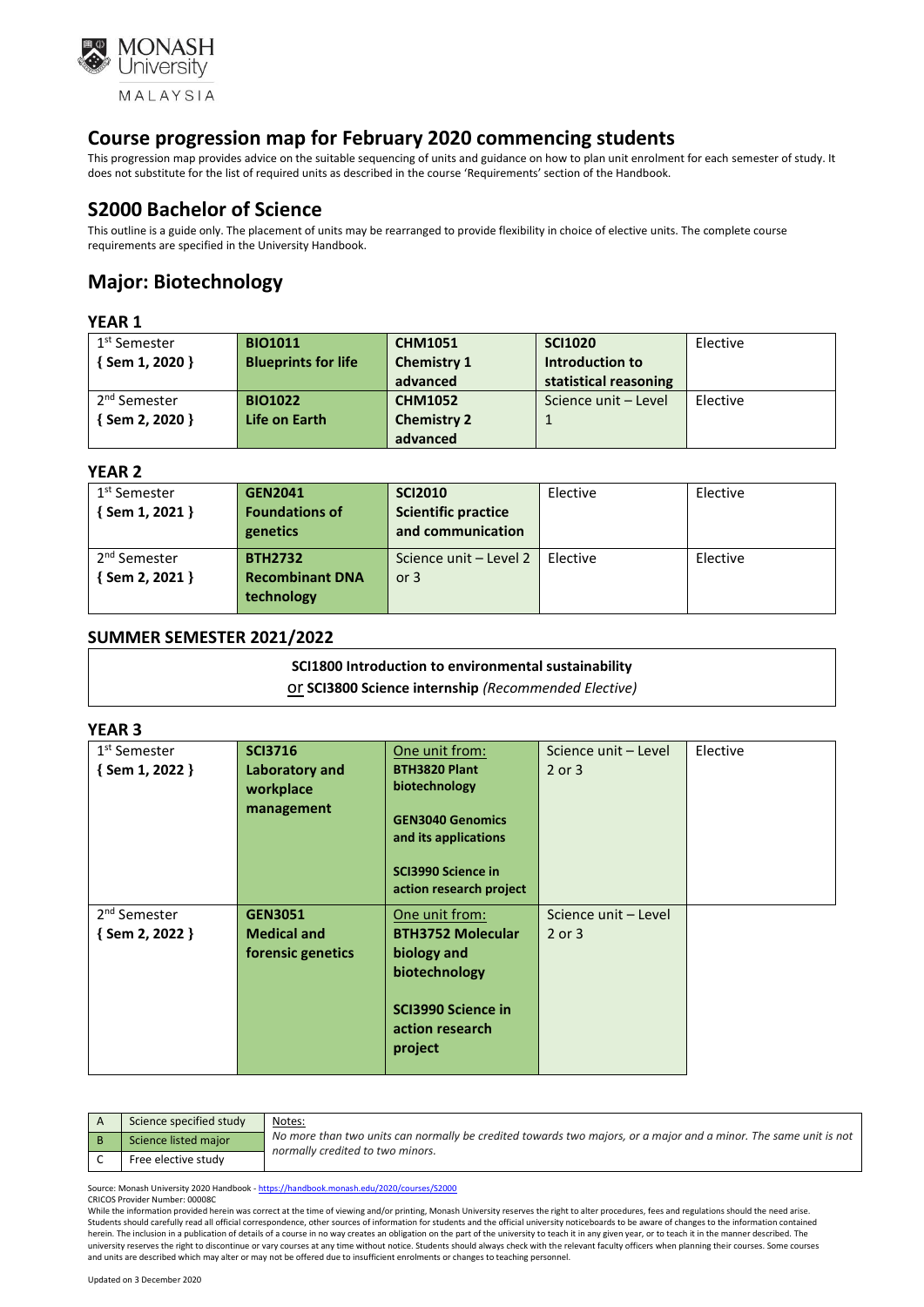

This progression map provides advice on the suitable sequencing of units and guidance on how to plan unit enrolment for each semester of study. It does not substitute for the list of required units as described in the course 'Requirements' section of the Handbook.

# **S2000 Bachelor of Science**

This outline is a guide only. The placement of units may be rearranged to provide flexibility in choice of elective units. The complete course requirements are specified in the University Handbook.

# **Extended Major: Biotechnology**

#### **YEAR 1**

| 1 <sup>st</sup> Semester<br>$\{$ Sem 1, 2020 $\}$ | <b>BIO1011</b><br><b>Blueprints for life</b> | <b>CHM1051</b><br><b>Chemistry 1</b><br>advanced | <b>SCI1020</b><br>Introduction to<br>statistical reasoning | Elective |
|---------------------------------------------------|----------------------------------------------|--------------------------------------------------|------------------------------------------------------------|----------|
| 2 <sup>nd</sup> Semester<br>{ Sem 2, 2020 }       | <b>BIO1022</b><br>Life on Earth              | <b>CHM1052</b><br><b>Chemistry 2</b><br>advanced | Science unit - Level                                       | Elective |

#### **YEAR 2**

| 1 <sup>st</sup> Semester                   | <b>BTH2741</b>                                         | <b>BTH2830</b>                                                    | <b>GEN2041</b>                    | Elective |
|--------------------------------------------|--------------------------------------------------------|-------------------------------------------------------------------|-----------------------------------|----------|
| $\{$ Sem 1, 2021 }                         | <b>Biochemistry</b>                                    | <b>Fundamentals of</b><br>microbiology                            | <b>Foundations of</b><br>genetics |          |
| 2 <sup>nd</sup> Semester<br>{Sem 2, 2021 } | <b>BTH2732</b><br><b>Recombinant DNA</b><br>technology | <b>SCI2010</b><br><b>Scientific practice</b><br>and communication | Elective                          | Elective |

## **SUMMER SEMESTER 2021/2022**

|        | SCI1800 Introduction to environmental sustainability<br>Or SCI3800 Science internship (Recommended Elective) |
|--------|--------------------------------------------------------------------------------------------------------------|
| YEAR 3 |                                                                                                              |

| 1 <sup>st</sup> Semester | <b>SCI3716</b>     | Two units from:                              | Elective |
|--------------------------|--------------------|----------------------------------------------|----------|
| {Sem 1, 2022 }           | Laboratory and     | <b>BTH3820 Plant biotechnology</b>           |          |
|                          | workplace          |                                              |          |
|                          | management         | <b>GEN3040 Genomics and its applications</b> |          |
|                          |                    |                                              |          |
|                          |                    | SCI3990 Science in action research project   |          |
| 2 <sup>nd</sup> Semester | <b>GEN3051</b>     | Two units from:                              |          |
| {Sem 2, 2022 }           | <b>Medical and</b> | <b>BTH3722 Medical microbiology</b>          |          |
|                          | forensic genetics  |                                              |          |
|                          |                    | <b>BTH3752 Molecular biology and</b>         |          |
|                          |                    | biotechnology                                |          |
|                          |                    |                                              |          |
|                          |                    | SCI3990 Science in action research project   |          |
|                          |                    |                                              |          |

| Science specified study | Notes:                                                                                                                                               |
|-------------------------|------------------------------------------------------------------------------------------------------------------------------------------------------|
| Science listed major    | No more than two units can normally be credited towards two majors, or a major and a minor. The same unit is not<br>normally credited to two minors. |
| Free elective study     |                                                                                                                                                      |

Source: Monash University 2020 Handbook - <https://handbook.monash.edu/2020/courses/S2000> CRICOS Provider Number: 00008C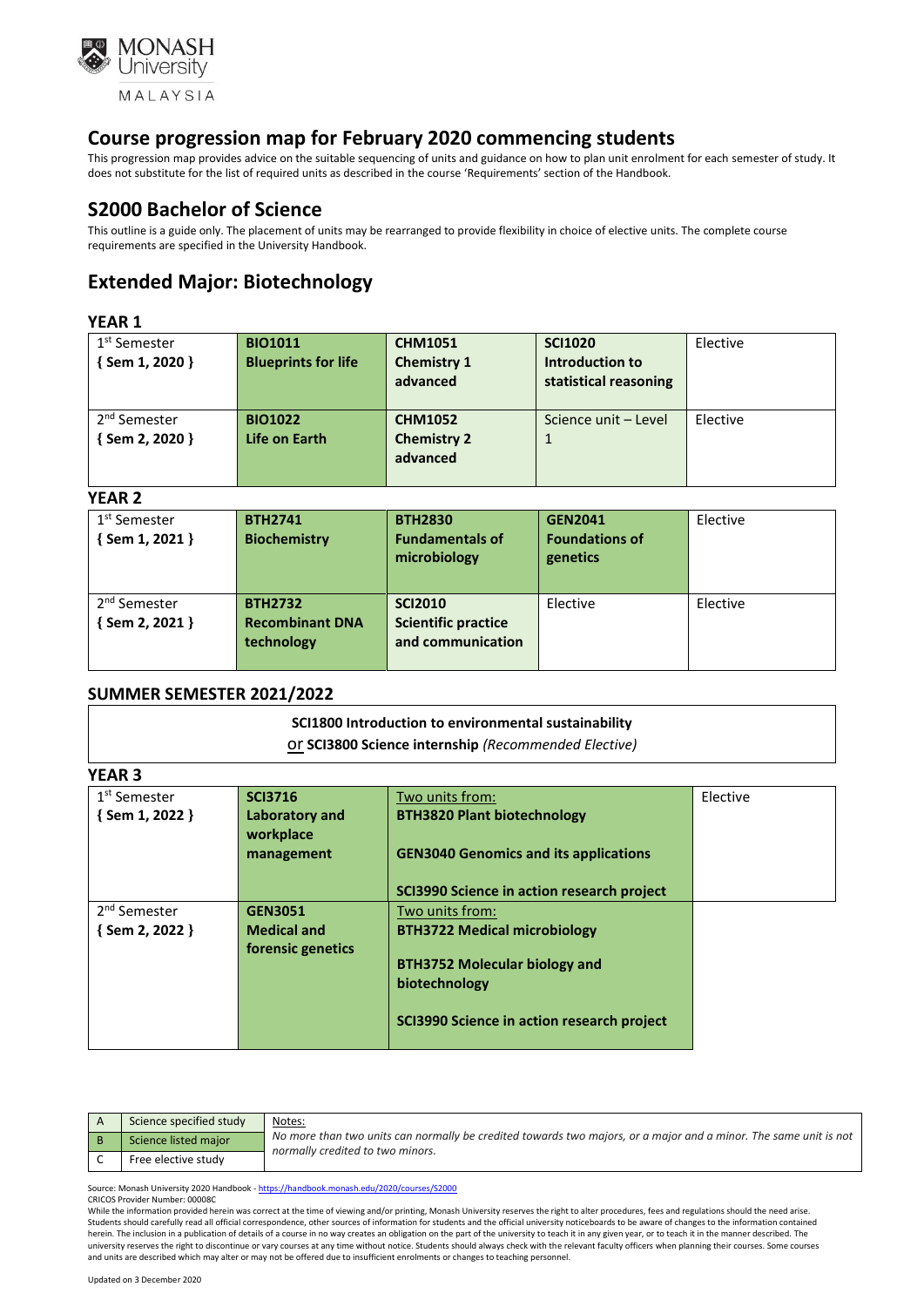

This progression map provides advice on the suitable sequencing of units and guidance on how to plan unit enrolment for each semester of study. It does not substitute for the list of required units as described in the course 'Requirements' section of the Handbook.

# **S2000 Bachelor of Science**

This outline is a guide only. The placement of units may be rearranged to provide flexibility in choice of elective units. The complete course requirements are specified in the University Handbook.

# **Major: Genomics and bioinformatics**

## **YEAR 1**

| 1 <sup>st</sup> Semester<br>$\{$ Sem 1, 2020 $\}$ | <b>BIO1011</b><br><b>Blueprints for life</b> | <b>CHM1051</b><br><b>Chemistry 1</b><br>advanced | <b>SCI1020</b><br>Introduction to<br>statistical reasoning | Elective |
|---------------------------------------------------|----------------------------------------------|--------------------------------------------------|------------------------------------------------------------|----------|
| 2 <sup>nd</sup> Semester<br>{ Sem 2, 2020 }       | <b>BIO1022</b><br>Life on Earth              | <b>CHM1052</b><br><b>Chemistry 2</b><br>advanced | Science unit - Level                                       | Elective |

#### **YEAR 2**

| 1 <sup>st</sup> Semester | <b>GEN2041</b>        | <b>SCI2010</b>             | Elective               | Elective |
|--------------------------|-----------------------|----------------------------|------------------------|----------|
| $\{$ Sem 1, 2021 }       | <b>Foundations of</b> | <b>Scientific practice</b> |                        |          |
|                          | genetics              | and communication          |                        |          |
|                          |                       |                            |                        |          |
|                          |                       |                            |                        |          |
| 2 <sup>nd</sup> Semester | <b>GEN2052</b>        | Science unit - Level 2     | Science unit - Level 2 | Elective |
| {Sem 2, 2021 }           | <b>Genomics and</b>   | or $3$                     | or $3$                 |          |
|                          | population genetics   |                            |                        |          |
|                          |                       |                            |                        |          |
|                          |                       |                            |                        |          |

## **SUMMER SEMESTER 2021/2022**

#### **SCI1800 Introduction to environmental sustainability**

or **SCI3800 Science internship** *(Recommended Elective)*

| <b>YEAR 3</b>            |                         |                             |                      |          |
|--------------------------|-------------------------|-----------------------------|----------------------|----------|
| 1 <sup>st</sup> Semester | <b>BIN3800</b>          | <b>GEN3040</b>              | Science unit - Level | Elective |
| {Sem 1, 2022 }           | <b>Bioinformatics</b>   | <b>Genomics and its</b>     | 2 or 3               |          |
|                          |                         | applications                |                      |          |
|                          |                         |                             |                      |          |
| 2 <sup>nd</sup> Semester | <b>BIN3890</b>          | <b>GEN3051</b>              | SCI3990 Science in   |          |
| {Sem 2, 2022 }           | <b>Research methods</b> | <b>Medical and forensic</b> | action research      |          |
|                          | in bioinformatics       | genetics                    | project              |          |
|                          | and big data            |                             | (Recommended         |          |
|                          | analysis                |                             | Elective)            |          |

| Science specified study | Notes:                                                                                                                                               |
|-------------------------|------------------------------------------------------------------------------------------------------------------------------------------------------|
| Science listed major    | No more than two units can normally be credited towards two majors, or a major and a minor. The same unit is not<br>normally credited to two minors. |
| Free elective study     |                                                                                                                                                      |

Source: Monash University 2020 Handbook - <https://handbook.monash.edu/2020/courses/S2000> CRICOS Provider Number: 00008C

While the information provided herein was correct at the time of viewing and/or printing, Monash University reserves the right to alter procedures, fees and regulations should the need arise. Students should carefully read all official correspondence, other sources of information for students and the official university noticeboards to be aware of changes to the information contained herein. The inclusion in a publication of details of a course in no way creates an obligation on the part of the university to teach it in any given year, or to teach it in the manner described. The university reserves the right to discontinue or vary courses at any time without notice. Students should always check with the relevant faculty officers when planning their courses. Some courses and units are described which may alter or may not be offered due to insufficient enrolments or changes to teaching personnel.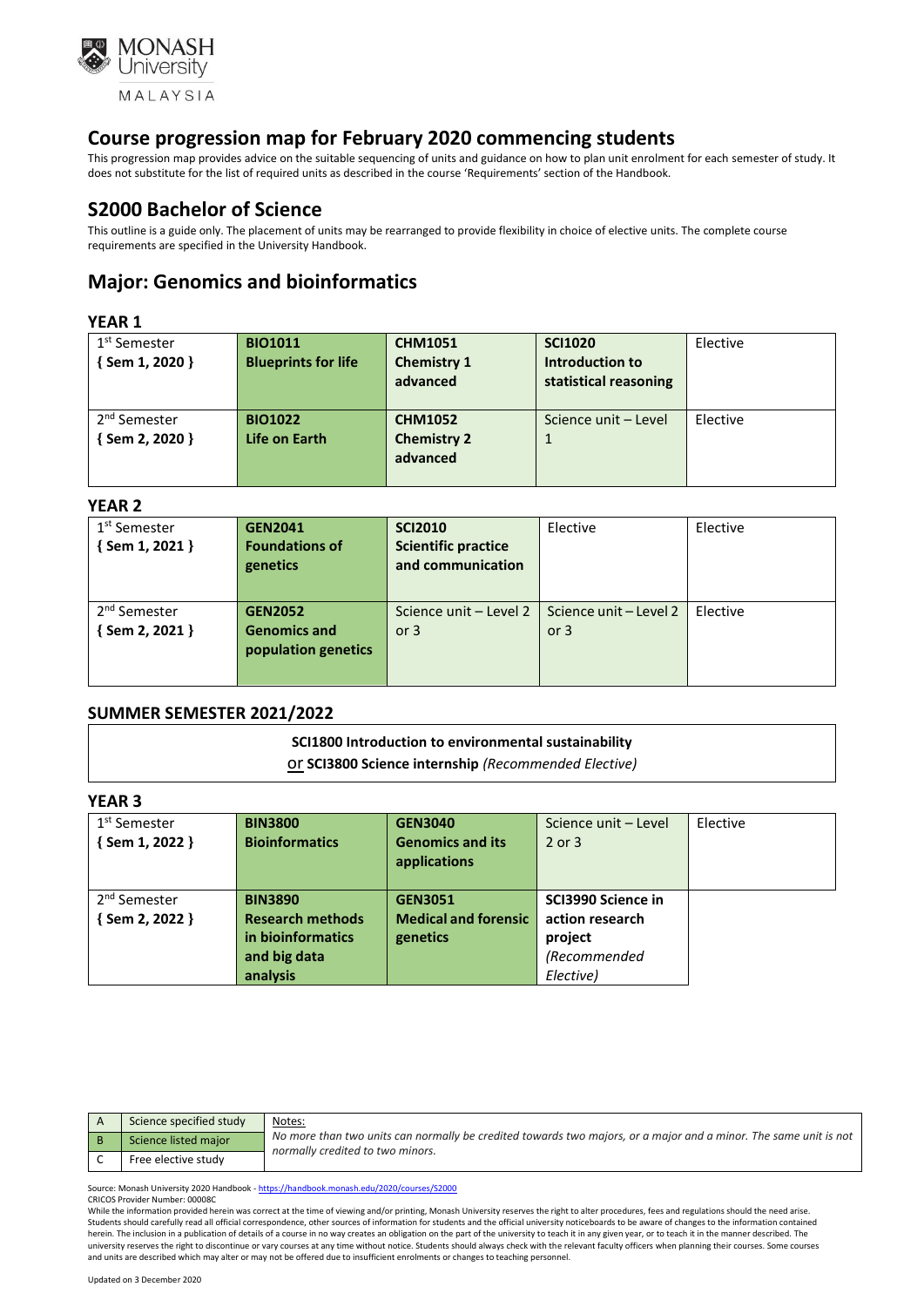

This progression map provides advice on the suitable sequencing of units and guidance on how to plan unit enrolment for each semester of study. It does not substitute for the list of required units as described in the course 'Requirements' section of the Handbook.

# **S2000 Bachelor of Science**

This outline is a guide only. The placement of units may be rearranged to provide flexibility in choice of elective units. The complete course requirements are specified in the University Handbook.

# **Major: Medicinal chemistry**

## **YEAR 1**

| 1 <sup>st</sup> Semester | <b>BIO1011</b>             | <b>CHM1051</b>     | <b>SCI1020</b>        | Elective |
|--------------------------|----------------------------|--------------------|-----------------------|----------|
| $\{$ Sem 1, 2020 $\}$    | <b>Blueprints for life</b> | <b>Chemistry 1</b> | Introduction to       |          |
|                          |                            | advanced           | statistical reasoning |          |
|                          |                            |                    |                       |          |
| 2 <sup>nd</sup> Semester | <b>BIO1022</b>             | <b>CHM1052</b>     | Science unit - Level  | Elective |
| Sem 2, 2020 }            | Life on Earth              | <b>Chemistry 2</b> |                       |          |
|                          |                            | advanced           |                       |          |
|                          |                            |                    |                       |          |

#### **YEAR 2**

| 1 <sup>st</sup> Semester | <b>CHM2911</b>       | *PHY2810               | <b>BTH2741</b>             | Elective |
|--------------------------|----------------------|------------------------|----------------------------|----------|
| $\{$ Sem 1, 2021 }       | Inorganic and        | <b>Physiology of</b>   | <b>Biochemistry</b>        |          |
|                          | organic chemistry    | human body             | (Recommended               |          |
|                          |                      | systems                | Elective)                  |          |
|                          |                      | or Science unit -      |                            |          |
|                          |                      | Level 2 or 3           |                            |          |
|                          |                      | (*must complete either |                            |          |
|                          |                      | PHY2810 or PHY2820)    |                            |          |
| 2 <sup>nd</sup> Semester | <b>CHM2922</b>       | *PHY2820               | <b>SCI2010</b>             | Elective |
| $\{$ Sem 2, 2021 $\}$    | Spectroscopy and     | <b>Physiology of</b>   | <b>Scientific practice</b> |          |
|                          | analytical chemistry | human health           | and communication          |          |
|                          |                      | or Science unit -      |                            |          |
|                          |                      | Level 2 or 3           |                            |          |
|                          |                      | (*must complete either |                            |          |
|                          |                      | PHY2810 or PHY2820)    |                            |          |

## **SUMMER SEMESTER 2021/2022**

## **SCI1800 Introduction to environmental sustainability**

or **SCI3800 Science internship** *(Recommended Elective)*

## **YEAR 3**

| 1 <sup>st</sup> Semester<br>{Sem 1, 2022 } | <b>CHM3930</b><br><b>Medicinal chemistry</b>           | <b>PHA3801</b><br><b>Principles of</b><br>pharmacology | Science unit - Level 2<br>or $3$                                              | Elective |
|--------------------------------------------|--------------------------------------------------------|--------------------------------------------------------|-------------------------------------------------------------------------------|----------|
| 2 <sup>nd</sup> Semester<br>{Sem 2, 2022 } | <b>CHM3922</b><br><b>Advanced organic</b><br>chemistry | Science unit - Level<br>3                              | SCI3990 Science in<br>action research<br>project<br>(Recommended<br>Elective) |          |

| Science specified study | Notes:                                                                                                                                               |
|-------------------------|------------------------------------------------------------------------------------------------------------------------------------------------------|
| Science listed major    | No more than two units can normally be credited towards two majors, or a major and a minor. The same unit is not<br>normally credited to two minors. |
| Free elective study     |                                                                                                                                                      |

Source: Monash University 2020 Handbook - <https://handbook.monash.edu/2020/courses/S2000> CRICOS Provider Number: 00008C

While the information provided herein was correct at the time of viewing and/or printing, Monash University reserves the right to alter procedures, fees and regulations should the need arise. Students should carefully read all official correspondence, other sources of information for students and the official university noticeboards to be aware of changes to the information contained herein. The inclusion in a publication of details of a course in no way creates an obligation on the part of the university to teach it in any given year, or to teach it in the manner described. The university reserves the right to discontinue or vary courses at any time without notice. Students should always check with the relevant faculty officers when planning their courses. Some courses and units are described which may alter or may not be offered due to insufficient enrolments or changes to teaching personnel.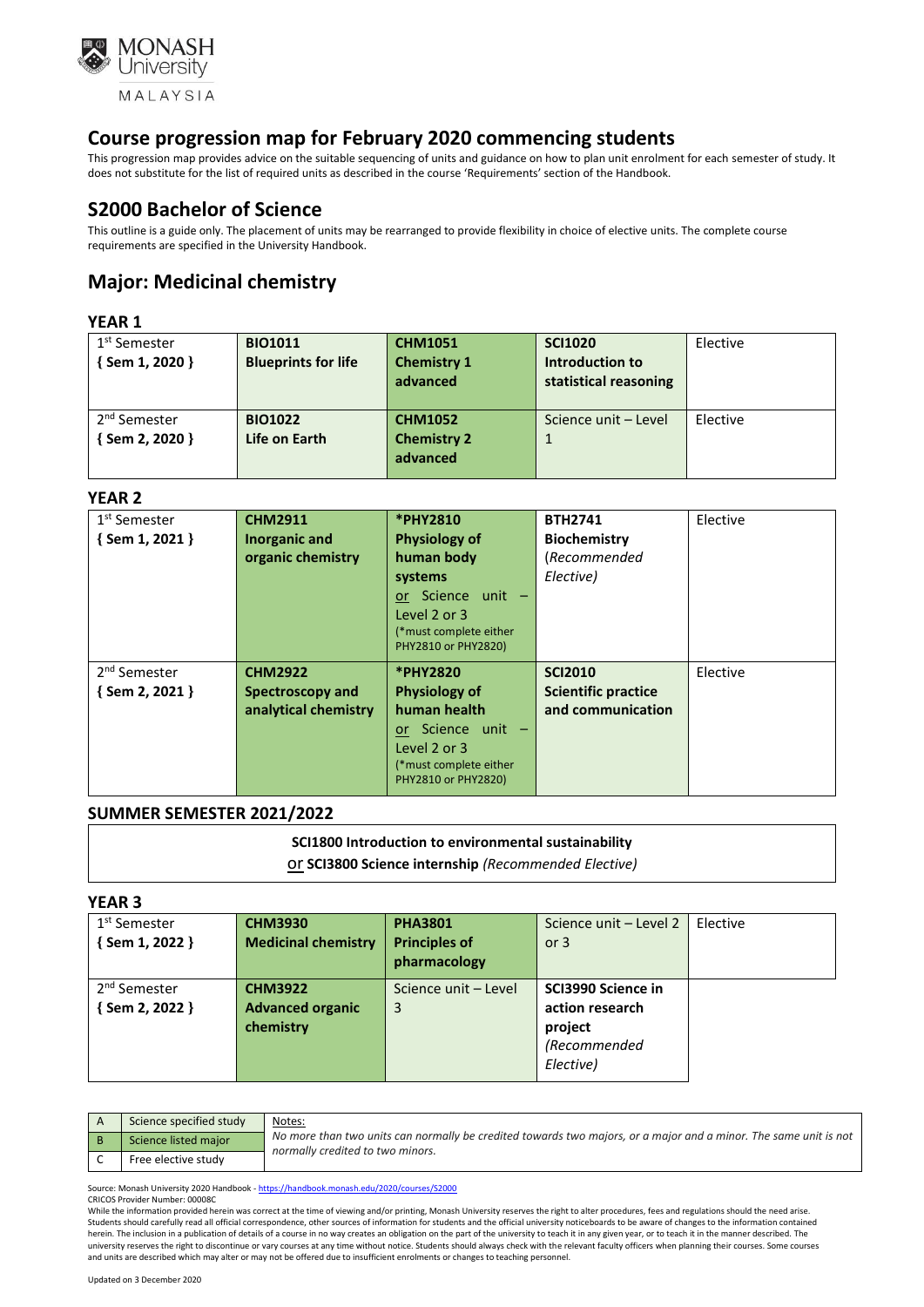

This progression map provides advice on the suitable sequencing of units and guidance on how to plan unit enrolment for each semester of study. It does not substitute for the list of required units as described in the course 'Requirements' section of the Handbook.

# **S2000 Bachelor of Science**

This outline is a guide only. The placement of units may be rearranged to provide flexibility in choice of elective units. The complete course requirements are specified in the University Handbook.

# **Major: Psychology**

## **YEAR 1**

| 1 <sup>st</sup> Semester<br>$\{$ Sem 1, 2020 $\}$ | <b>BIO1011</b><br><b>Blueprints for life</b> | <b>PSY1011</b><br><b>Psychology 1A</b> | <b>SCI1020</b><br>Introduction to<br>statistical reasoning | Elective |
|---------------------------------------------------|----------------------------------------------|----------------------------------------|------------------------------------------------------------|----------|
| 2 <sup>nd</sup> Semester<br>Sem 2, 2020 }         | <b>BIO1022</b><br>Life on Earth              | <b>PSY1022</b><br><b>Psychology 1B</b> | Science unit - Level                                       | Elective |

#### **YEAR 2**

| 1 <sup>st</sup> Semester<br>$\{$ Sem 1, 2021 $\}$ | <b>PSY2061</b><br><b>Biological</b><br>psychology             | <b>PSY2071</b><br>Developmental<br>psychology                     | Elective | Elective |
|---------------------------------------------------|---------------------------------------------------------------|-------------------------------------------------------------------|----------|----------|
| 2 <sup>nd</sup> Semester<br>{Sem 2, 2021 }        | <b>PSY2042</b><br><b>Personality and</b><br>social psychology | <b>SCI2010</b><br><b>Scientific practice</b><br>and communication | Elective | Elective |

## **SUMMER SEMESTER 2021/2022**

#### **SCI1800 Introduction to environmental sustainability**

or **SCI3800 Science internship** *(Recommended Elective)*

## **YEAR 3**

| 1 <sup>st</sup> Semester<br>{Sem 1, 2022 } | <b>PSY3041</b><br><b>Psychological testing</b><br>theories of ability<br>and ethics | <b>PSY3051</b><br><b>Perception and</b><br>cognitive<br>psychology | Science unit - Level<br>2 or 3 | Elective |
|--------------------------------------------|-------------------------------------------------------------------------------------|--------------------------------------------------------------------|--------------------------------|----------|
| 2 <sup>nd</sup> Semester<br>{Sem 2, 2022 } | <b>PSY3032</b><br><b>Abnormal</b><br>psychology                                     | Science unit - Level<br>3                                          | Science unit - Level<br>2 or 3 |          |

|     | Science specified study | Notes:                                                                                                                                               |
|-----|-------------------------|------------------------------------------------------------------------------------------------------------------------------------------------------|
| l B | Science listed major    | No more than two units can normally be credited towards two majors, or a major and a minor. The same unit is not<br>normally credited to two minors. |
|     | Free elective study     |                                                                                                                                                      |

Source: Monash University 2020 Handbook - <https://handbook.monash.edu/2020/courses/S2000> CRICOS Provider Number: 00008C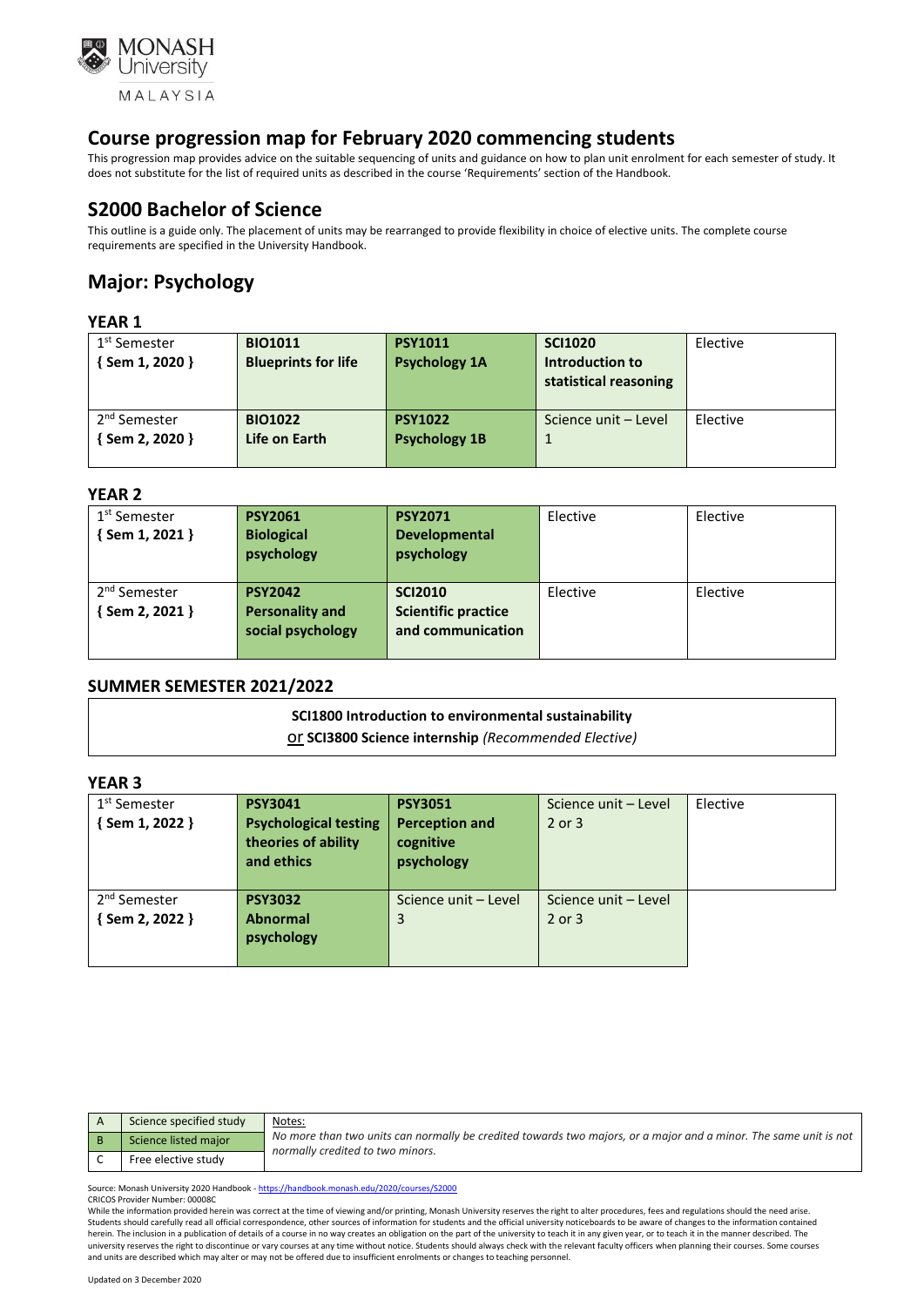

This progression map provides advice on the suitable sequencing of units and guidance on how to plan unit enrolment for each semester of study. It does not substitute for the list of required units as described in the course 'Requirements' section of the Handbook.

# **S2000 Bachelor of Science**

This outline is a guide only. The placement of units may be rearranged to provide flexibility in choice of elective units. The complete course requirements are specified in the University Handbook.

# **Extended Major: Psychology**

## **YEAR 1**

| 1 <sup>st</sup> Semester<br>$\{$ Sem 1, 2020 }    | <b>BIO1011</b>                  | <b>PSY1011</b><br><b>Psychology 1A</b> | <b>SCI1020</b><br>Introduction to<br>statistical reasoning | Elective |
|---------------------------------------------------|---------------------------------|----------------------------------------|------------------------------------------------------------|----------|
| 2 <sup>nd</sup> Semester<br>$\{$ Sem 2, 2020 $\}$ | <b>BIO1022</b><br>Life on Earth | <b>PSY1022</b><br><b>Psychology 1B</b> | Science unit - Level                                       | Elective |

#### **YEAR 2**

| 1 <sup>st</sup> Semester<br>$\{$ Sem 1, 2021 $\}$ | <b>PSY2061</b><br><b>Biological</b><br>psychology | <b>PSY2071</b><br><b>Developmental</b><br>psychology | Elective                                        | Elective |
|---------------------------------------------------|---------------------------------------------------|------------------------------------------------------|-------------------------------------------------|----------|
| 2 <sup>nd</sup> Semester                          | <b>PSY2042</b>                                    | <b>PSY2112</b>                                       | <b>SCI2010</b>                                  | Elective |
| Sem 2, 2021 }                                     | <b>Personality and</b><br>social psychology       | Organisational<br>psychology                         | <b>Scientific practice</b><br>and communication |          |

## **SUMMER SEMESTER 2021/2022**

#### **SCI1800 Introduction to environmental sustainability**

or **SCI3800 Science internship** *(Recommended Elective)*

## **YEAR 3**

| 1 <sup>st</sup> Semester | <b>PSY3041</b>               | <b>PSY3051</b>        | Science unit - Level | Elective |
|--------------------------|------------------------------|-----------------------|----------------------|----------|
| {Sem 1, 2022 }           | <b>Psychological testing</b> | <b>Perception and</b> | 2 or 3               |          |
|                          | theories of ability          | cognitive             |                      |          |
|                          | and ethics                   | psychology            |                      |          |
|                          |                              |                       |                      |          |
| 2 <sup>nd</sup> Semester | <b>PSY3032</b>               | PSY3062 Research      | Elective             |          |
| { Sem 2, 2022 }          | <b>Abnormal</b>              | methods and theory    |                      |          |
|                          | psychology                   |                       |                      |          |
|                          |                              |                       |                      |          |

| Science specified study | Notes:                                                                                                                                               |
|-------------------------|------------------------------------------------------------------------------------------------------------------------------------------------------|
| Science listed major    | No more than two units can normally be credited towards two majors, or a major and a minor. The same unit is not<br>normally credited to two minors. |
| Free elective study     |                                                                                                                                                      |

Source: Monash University 2020 Handbook - <https://handbook.monash.edu/2020/courses/S2000> CRICOS Provider Number: 00008C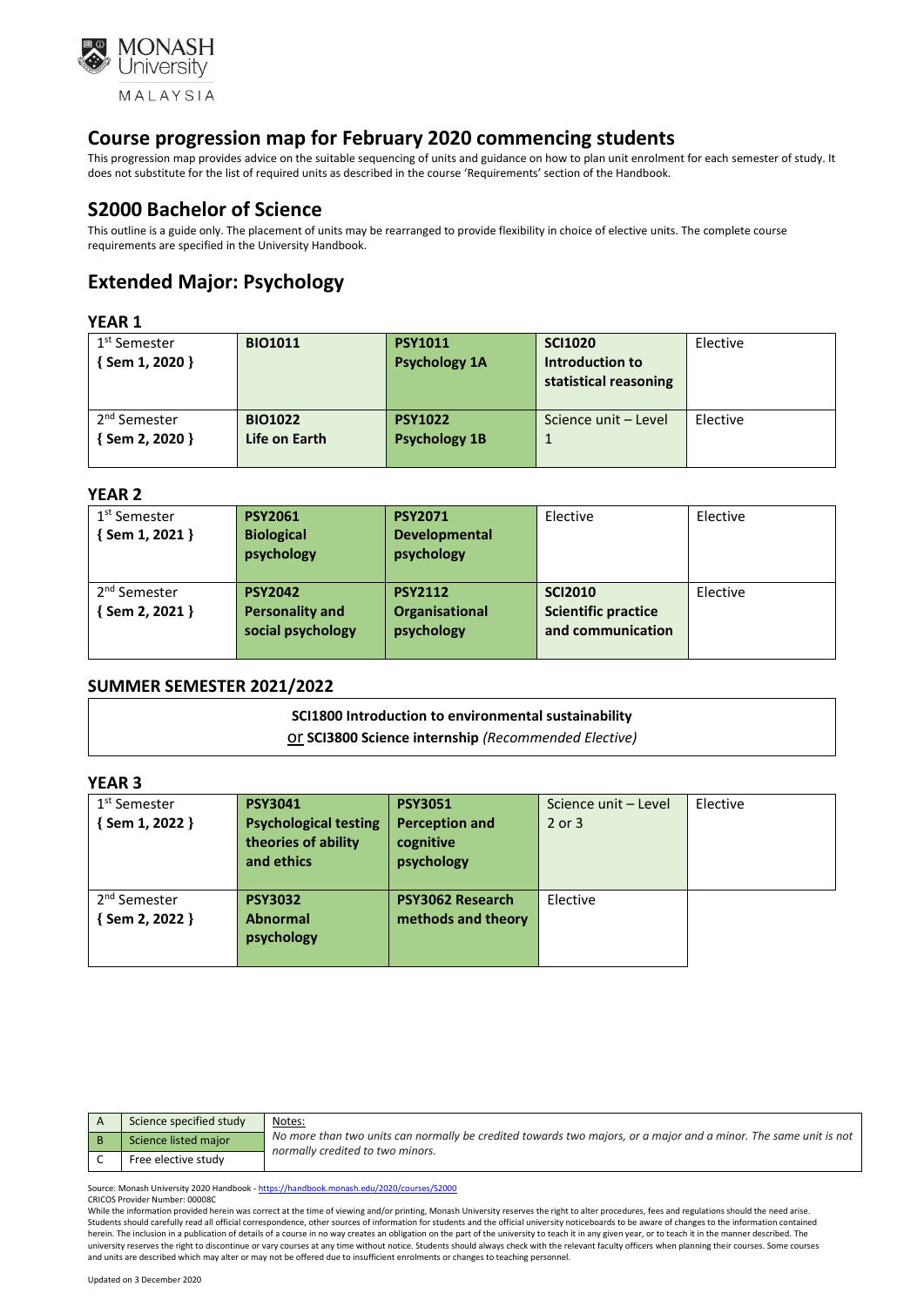

This progression map provides advice on the suitable sequencing of units and guidance on how to plan unit enrolment for each semester of study. It does not substitute for the list of required units as described in the course 'Requirements' section of the Handbook.

# **S2000 Bachelor of Science**

This outline is a guide only. The placement of units may be rearranged to provide flexibility in choice of elective units. The complete course requirements are specified in the University Handbook.

# **Major: Tropical environmental biology**

This outline is a guide only. The complete course requirements are specified in the University Handbook.

#### **YEAR 1**

| 1 <sup>st</sup> Semester | <b>BIO1011</b>             | <b>CHM1051</b>     | <b>SCI1020</b>        | Elective |
|--------------------------|----------------------------|--------------------|-----------------------|----------|
| $\{$ Sem 1, 2020 }       | <b>Blueprints for life</b> | <b>Chemistry 1</b> | Introduction to       |          |
|                          |                            | advanced           | statistical reasoning |          |
|                          |                            |                    |                       |          |
| 2 <sup>nd</sup> Semester | <b>ENV1800</b>             | <b>CHM1052</b>     | Science unit - Level  | Elective |
| { Sem 2, 2020 }          | Environmental              | <b>Chemistry 2</b> | 1                     |          |
|                          | science: A Southeast       | advanced           |                       |          |
|                          | Asian perspective          |                    |                       |          |
|                          |                            |                    |                       |          |

#### **YEAR 2**

| 1 <sup>st</sup> Semester<br>$\{$ Sem 1, 2021 $\}$ | <b>BIO2810</b><br><b>Introduction to</b><br>ecological<br>applications | <b>SCI2010</b><br><b>Scientific practice</b><br>and communication | Elective                       | Elective |
|---------------------------------------------------|------------------------------------------------------------------------|-------------------------------------------------------------------|--------------------------------|----------|
| 2 <sup>nd</sup> Semester<br>$\{$ Sem 2, 2021 $\}$ | <b>ENV2726</b><br><b>Ecosystems and</b><br><b>bioresources</b>         | <b>STA2216</b><br>Data analysis for<br>science                    | Science unit - Level<br>2 or 3 | Elective |

## **SUMMER SEMESTER 2021/2022**

#### **SCI1800 Introduction to environmental sustainability**

or **SCI3800 Science internship** *(Recommended Elective)*

## **YEAR 3**

| 1 <sup>st</sup> Semester | <b>BIO3800</b>              | <b>BIO3810</b>          | Science unit - Level 2 | Elective |
|--------------------------|-----------------------------|-------------------------|------------------------|----------|
| {Sem 1, 2022 }           | <b>Tropical</b>             | <b>Tropical aquatic</b> | or $3$                 |          |
|                          | environmental               | biology                 |                        |          |
|                          | management                  |                         |                        |          |
|                          |                             |                         |                        |          |
| 2 <sup>nd</sup> Semester | <b>BIO3820</b>              | Science unit - Level    | SCI3990 Science in     |          |
| {Sem 2, 2022 }           | <b>Tropical terrestrial</b> | 3                       | action research        |          |
|                          | biology                     |                         | project                |          |
|                          |                             |                         | (Recommended           |          |
|                          |                             |                         | Elective)              |          |

|     | Science specified study | Notes:                                                                                                                                               |
|-----|-------------------------|------------------------------------------------------------------------------------------------------------------------------------------------------|
| l B | Science listed major    | No more than two units can normally be credited towards two majors, or a major and a minor. The same unit is not<br>normally credited to two minors. |
|     | Free elective study     |                                                                                                                                                      |

Source: Monash University 2020 Handbook - <https://handbook.monash.edu/2020/courses/S2000> CRICOS Provider Number: 00008C